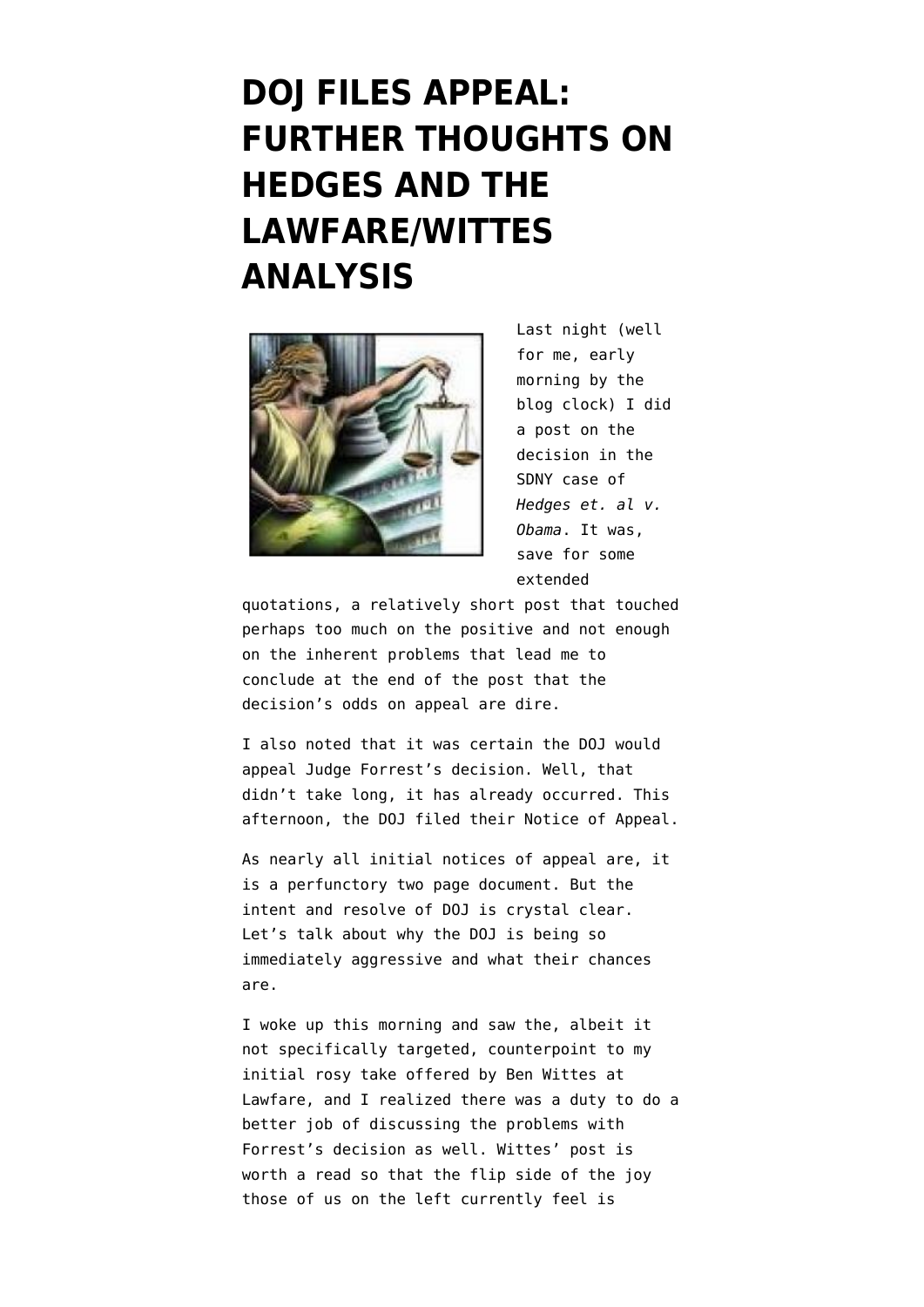tempered a bit by the stark realities of where Katherine Forrest's handiwork is truly headed.

Wittes makes three main critiques. The first:

So put simply, Judge Forrest's entire opinion hinges on the idea that the NDAA expanded the AUMF detention authority, yet she never once states honestly the D.C. Circuit law extant at the time of its passage—law which unambiguously supports the government's contention that the NDAA affected little or no substantive change in the AUMF detention power.

## Secondly:

Second, Judge Forrest is also deeply confused about the applicability of the laws of war to detention authority under U.S. domestic law. She does actually does spend a great deal of time talking about Al-Bihani, just not about the part of it that really matters to the NDAA. She fixates instead on the panel majority's determination that the laws of war do not govern detentions because they are not part of U.S. domestic law. Why exactly she thinks this point is relevant I'm not quite sure. She seems to think that the laws of war are vaguer and more permissive than the AUMF—precisely the opposite of the Al-Bihani panel's assumption that the laws of war would impose additional constraints. But never mind. Someone needs to tell Judge Forrest that the D.C. Circuit, in its famous non-en-banc en-banc repudiated that aspect of the panel decision denying the applicability of the laws of war and has since assumed that the laws of war do inform detention authority under the AUMF. In other words, Judge Forrest ignores—indeed misrepresents—Al-Bihani on the key matter to which it is surpassingly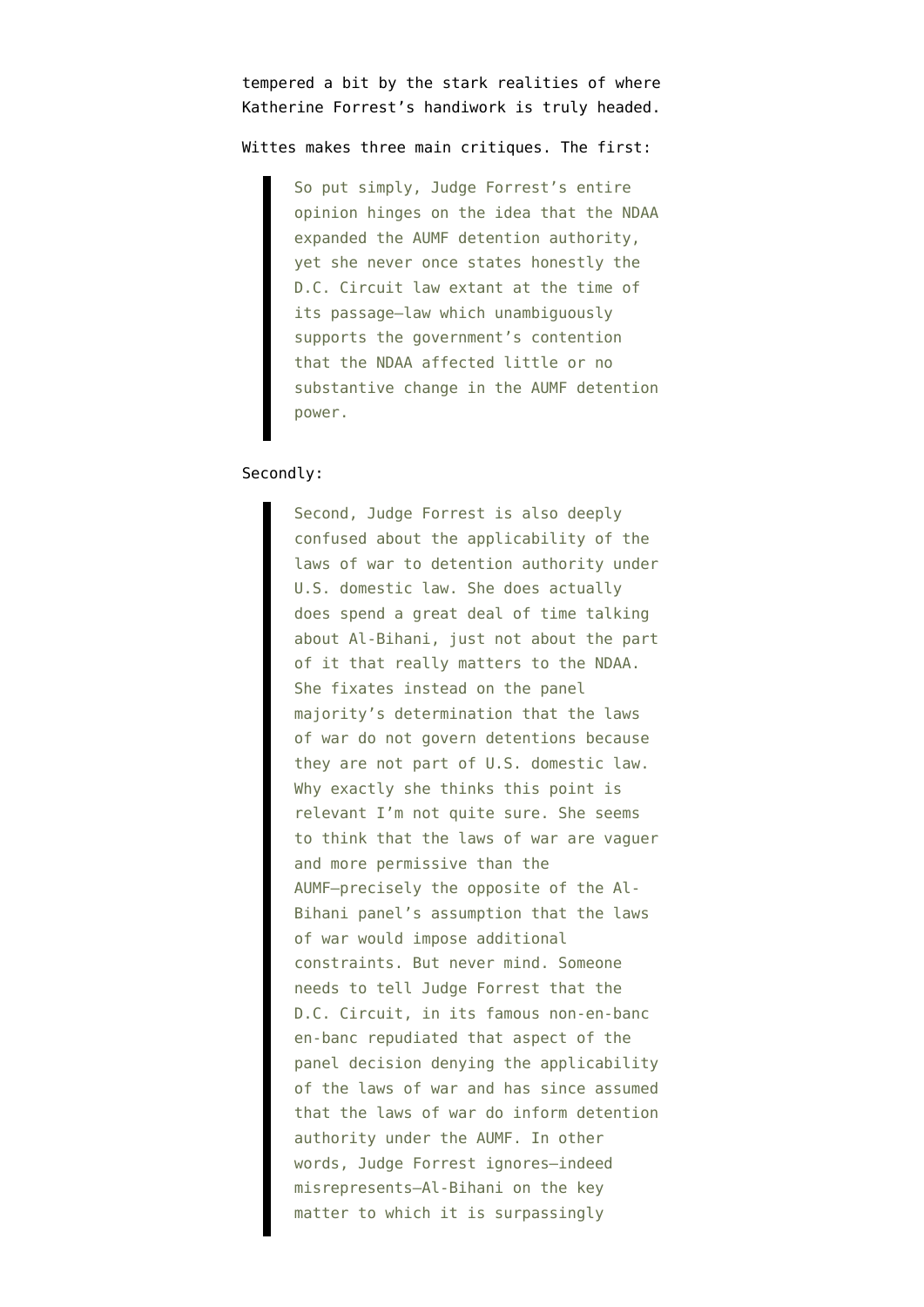relevant, and she fixates on an aspect of the opinion that is far less relevant and that, in any case, is no longer good law.

Lastly, Ben feels the scope of the permanent injunction prescribed by Forrest is overbroad:

> Judge Forrest is surely not the first district court judge to try to enjoin the government with respect to those not party to a litigation and engaged in conduct not resembling the conduct the parties allege in their complaint. But her decision represents an extreme kind of case of this behavior. After all, "in any manner and as to any person" would seem by its terms to cover U.S. detention operations in Afghanistan.

First off, although I did not quote that portion of Ben's analysis, but I think we both agree that Judge Forrest pens overly long and loosely constructed opinions, if the two in Hedges are any guide. This is what I often refer to as "rambling", and it is that.

Secondly, I note, significantly, Ben does not mention, much less meaningfully challenge, Forrest's discussion on, and finding of, standing for the Hedges Plaintiffs. He should, it is every bit as big of an appellate concern as the three areas he does list. Forrest, in effect, used the disdain the Obama DOJ displayed to the court in not affirmatively presenting evidence and otherwise engaging in the initial March hearing on the merits of the plaintiffs' situation as her basis for finding standing under *Lujan v. Defenders of Wildlife*.

Forrest does an admirable job laying out a foundation for her finding of standing, but the 2nd will take some issue and it is almost certain the Roberts Court who, are ideologically led by Scalia in their ever more restrictive view of standing, will reverse Forrest. If I am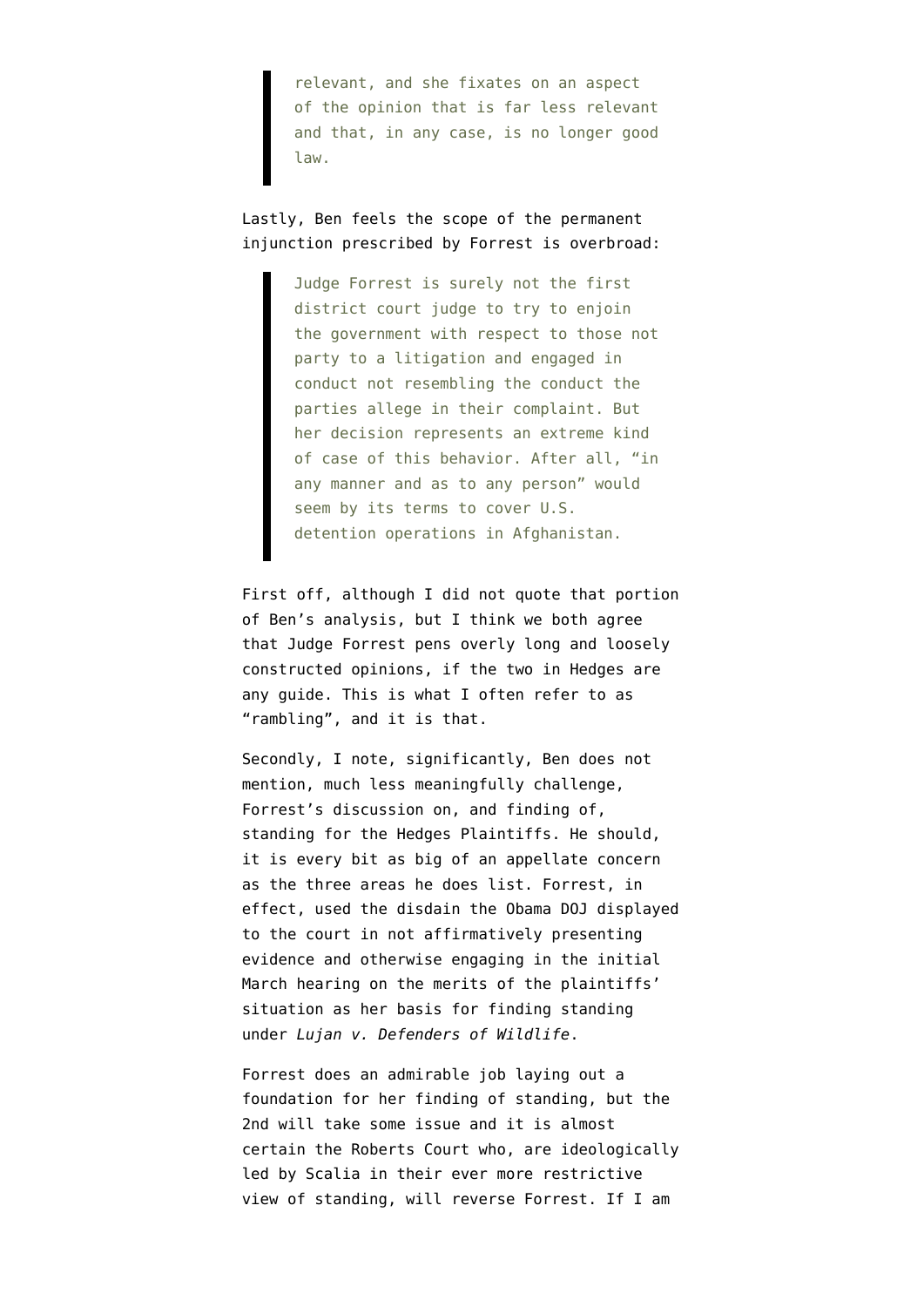writing the inevitable DOJ appeal, that is where I start. And if an appellate court, as I suspect, starts there and disagrees with Forrest, the inquiry may end right there without getting into further merits. I would not bet against just that happening.

Standing issue aside, Ben Wittes' demurrers to the Hedges opinion are also salient. Initially, I was going to deconstruct the heart of Ben's take via some older material from another Lawfare protagonist I very much respect, Steve Vladeck. Due to other duties interrupting the writing of the instant post, Steve has [come](http://www.lawfareblog.com/2012/09/hedges-and-the-feinstein-amendment/) [along and done that for me in a post at Lawfare:](http://www.lawfareblog.com/2012/09/hedges-and-the-feinstein-amendment/)

> Indeed, I'm not perplexed by the theory behind Judge Forrest's analysis, but by its application to these facts. Consider section 1021(e) of the NDAA, a.k.a. the "Feinstein Amendment":

> > Nothing in this section shall be construed to affect existing law or authorities relating to the detention of United States citizens, lawful resident aliens of the United States, or any other persons who are captured or arrested in the United States.

As Marty and I [explained in this post,](http://www.lawfareblog.com/2011/12/the-ndaa-the-good-the-bad-and-the-laws-of-war-part-i/) the entire point of the Feinstein Amendment was to quell concerns that the NDAA might covertly authorize the detention of U.S. citizens or other individuals within the United States. It did so by emphasizing that it merely preserved the [\(entirely ambiguous\)](http://www.lawfareblog.com/2011/12/the-problematic-ndaa-on-clear-statements-and-non-battlefield-detention/) status quo in such cases. This proviso didn't resolve the scope of the government's authority to detain such individuals; it merely provided that the NDAA didn't change that question in any meaningful way.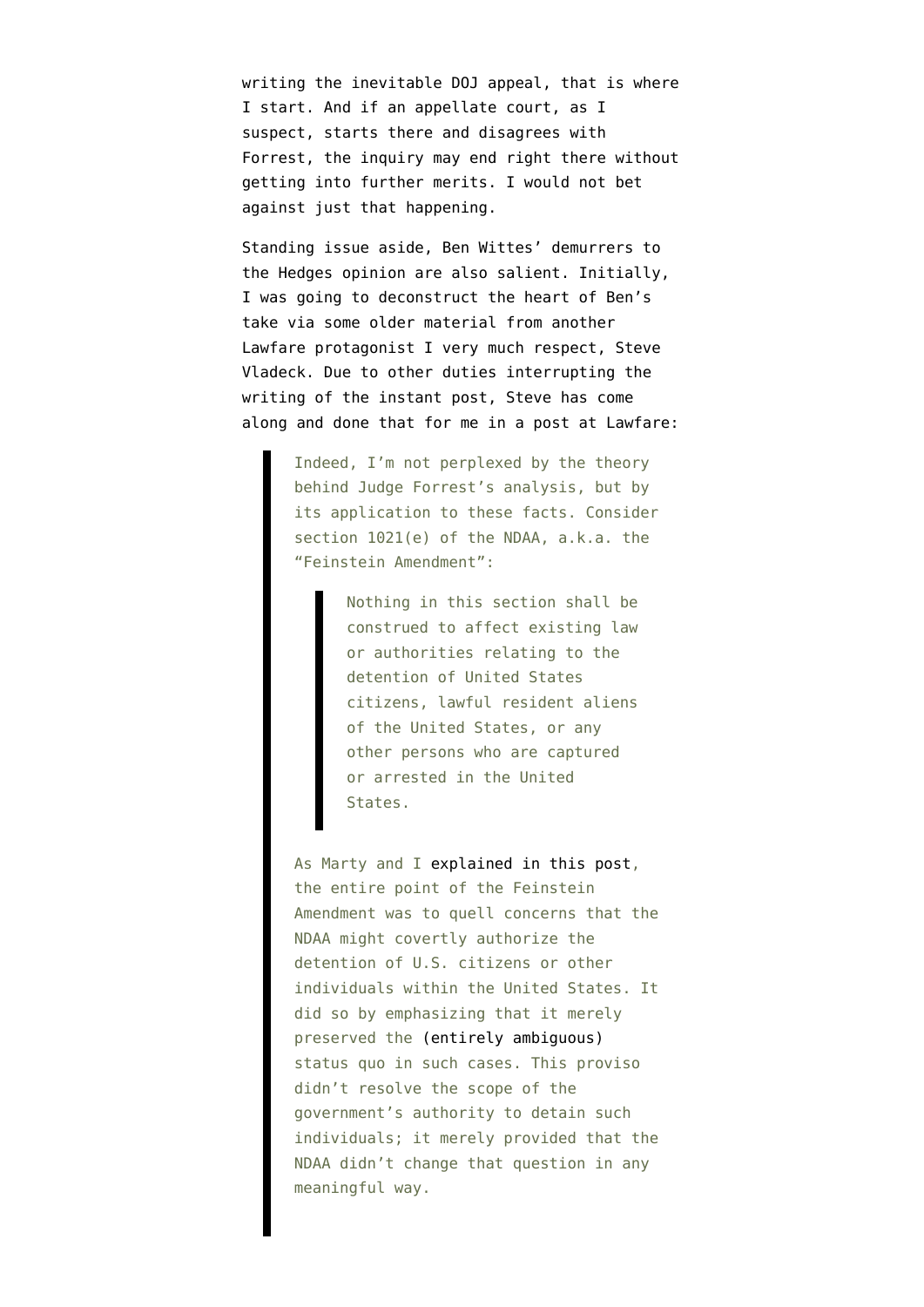As such, the Feinstein Amendment appears to necessarily foreclose the argument that what's "new" in the NDAA could encompass any power to detain individuals covered by section 1021(e), i.e., "United States citizens, lawful resident aliens of the United States, or any other persons who are captured or arrested in the United States." Such individuals might still be subject to detention under the AUMF, but thanks to the Feinstein Amendment, only under the AUMF. And so, to the extent that Judge Forrest's analysis turns on the conclusion that the NDAA confers detention authority not provided by the AUMF, one would think she'd have to explain why the Feinstein Amendment doesn't limit the "newness" of the NDAA exactly to those individuals with less clearly established constitutional rights, e.g., non-citizens arrested and detained outside the territorial United States.

You may say to yourself, well what is there particularly positive about Vladecks' take? And it is a decent question. The answer is, admittedly, nuanced and somewhat thin. But it starts with the fact Steve is willing to consider Forrest's "central premise". And, indeed, contra Ben Wittes, I think it is more than possible to envision the Katherine Forrest framing in a world that is capable of distinguishing between *Ex Parte Milligan* and *Ex Parte Quirin* in a more liberal Founding Fathers view as opposed to the militaristic "War On Terror" view such as is the single minded view of the Bush/Cheney to Obama Executive Branch unitary theory.

Secondly, and as Wittes appropriately notes, Judge Forrest is in no way bound by the hideous precedent that has been laid down by the DC Circuit. No, Forrest operates in the 2nd Circuit and is not bound by the crazed opinions of